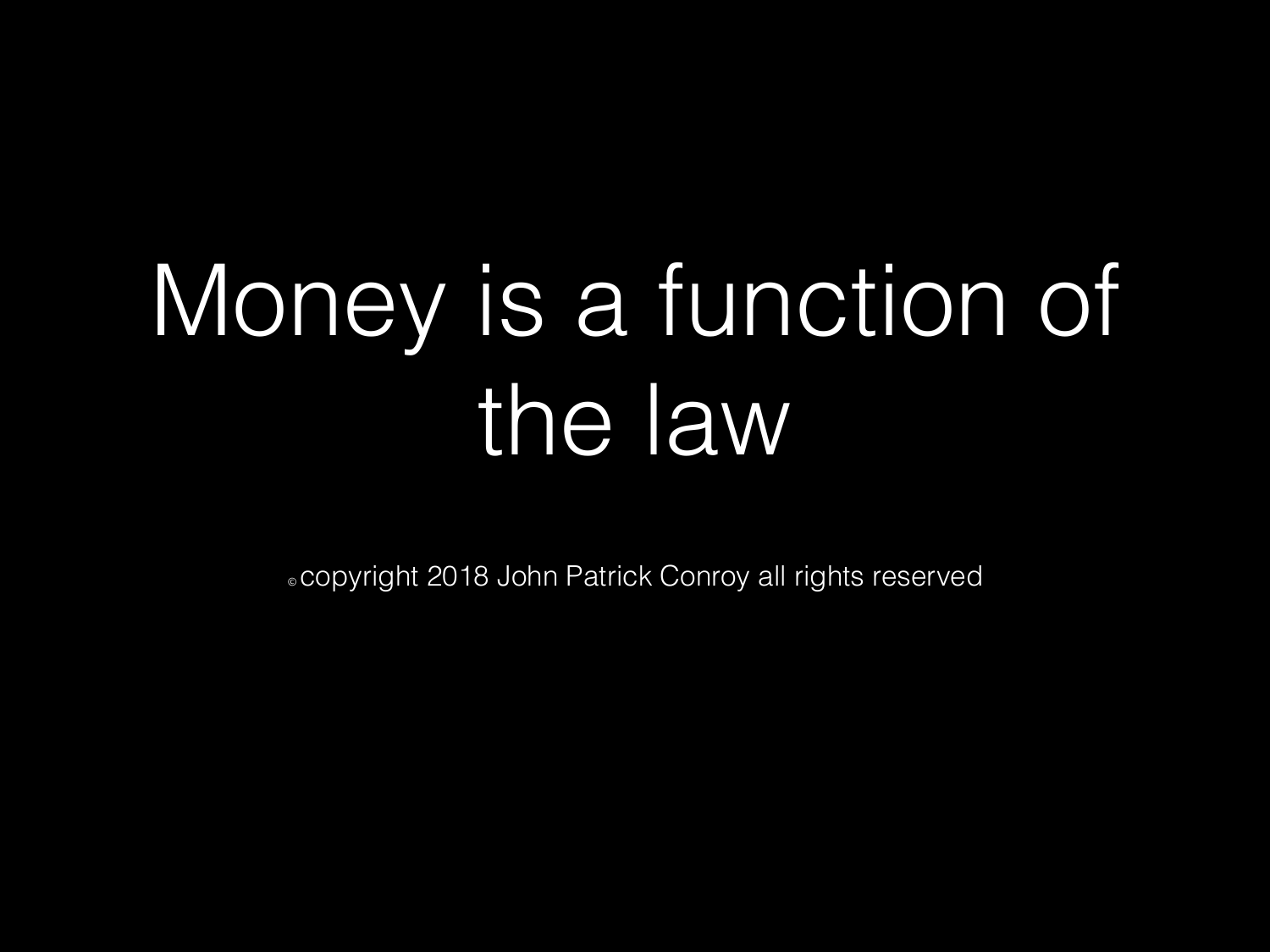### Coins are money because the law says so

(The coinage act of 1792 got the ball rolling)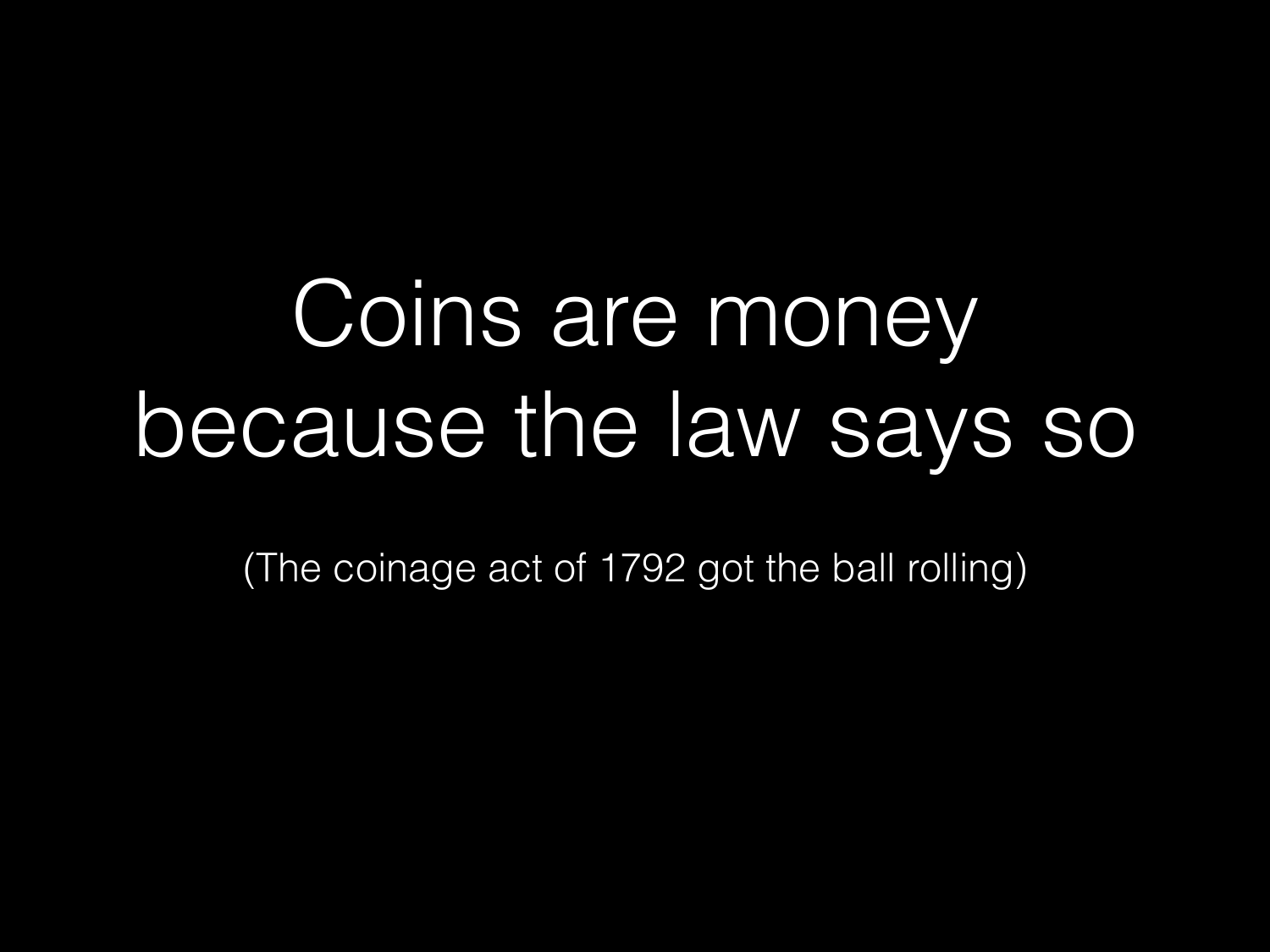#### The Act….

- established a mint
- established a staff
- established standards for coins
- required free coinage of gold and silver
- outlawed preferential treatment (free coinage)
- stressed the need for quality control/uniformity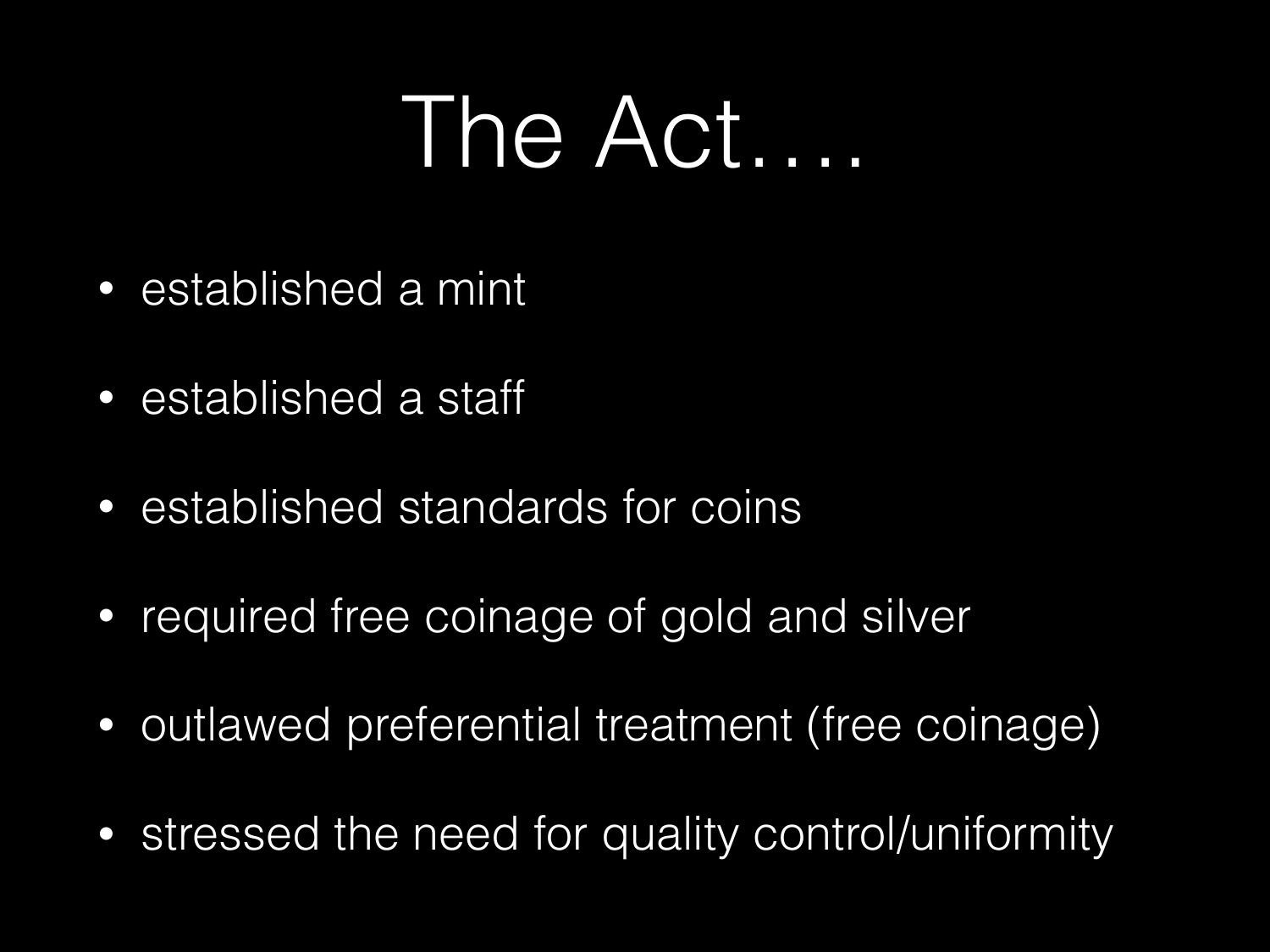### Subsequent acts...

• The Coinage act of 1834, 1837, 1849, 1853, 1857,1873, subsidiary act 1878, 1900,1965,1978, 1997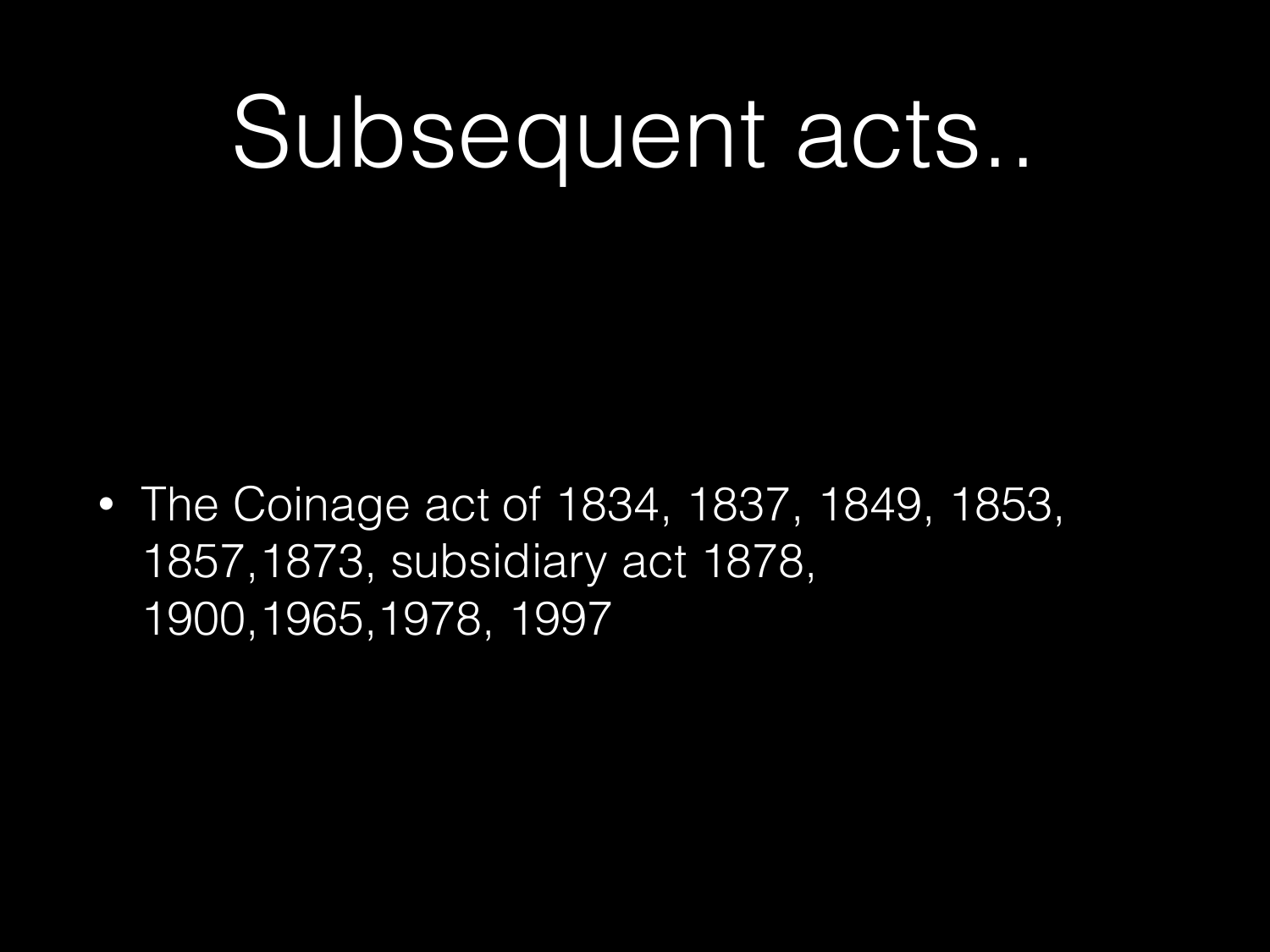## My proposal

- Create another coinage act
- Authorize a \$10,000 coin
- Attach special accounting rules to the coin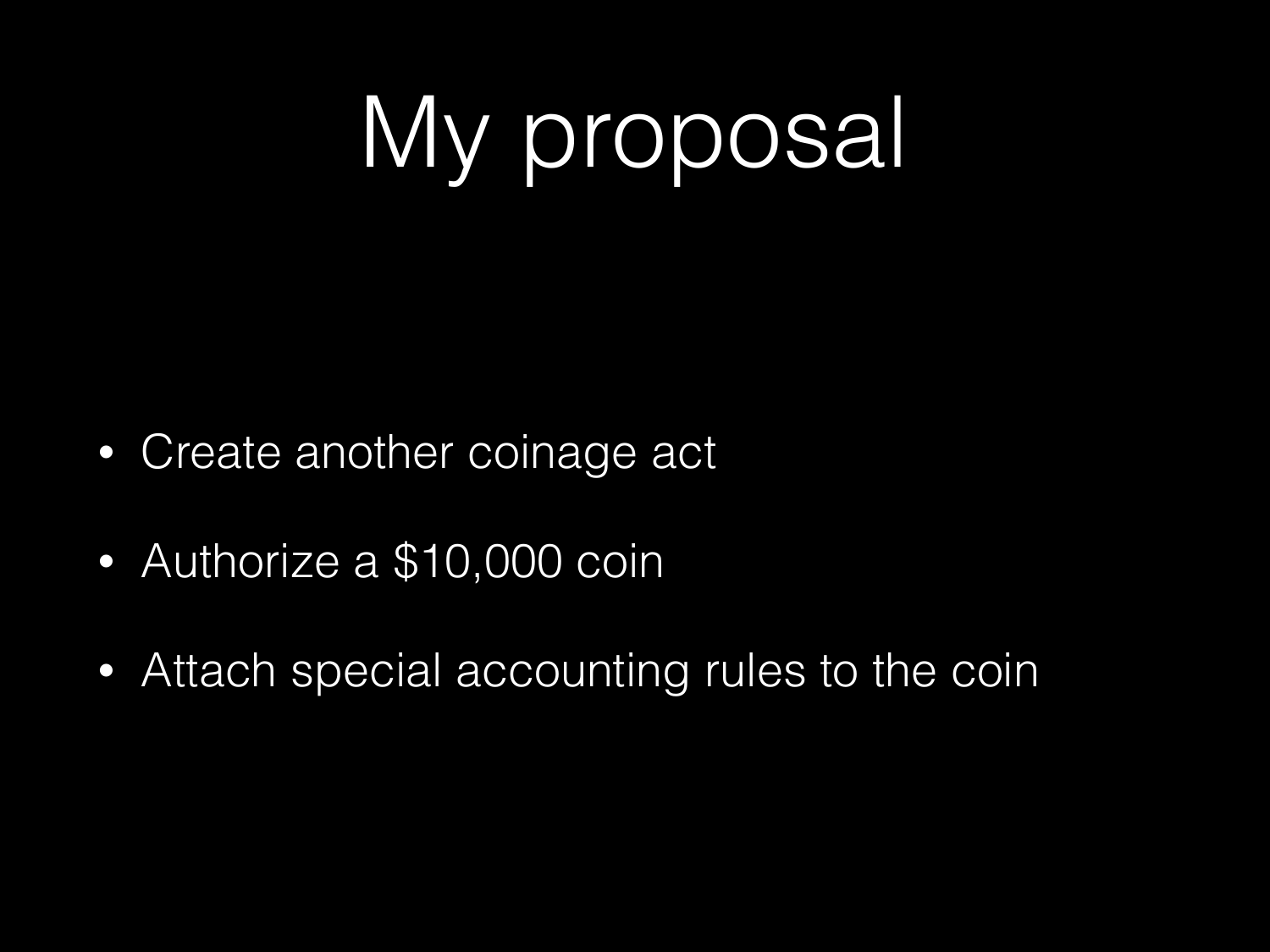### The \$10,000 coin…

- provides seigniorage for the U.S.A.
- seigniorage profit made by a government by issuing currency, especially the difference between the face value of coins and their production costs.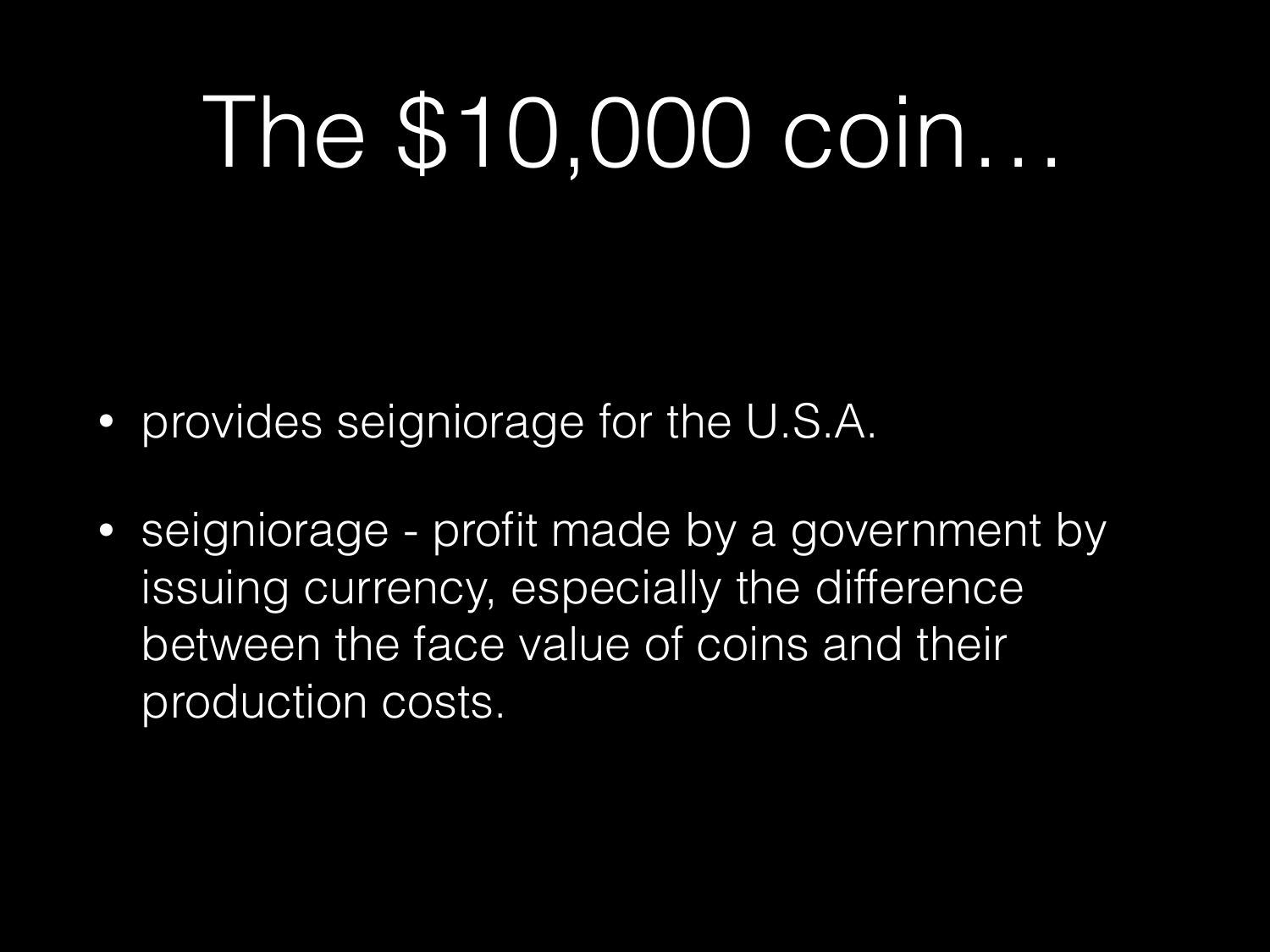## More about seigniorage

- coins might be made for as little as \$300
- seigniorage in the amount of \$9,700 would be the result of a \$10,000 coin being struck
- The coin could be made from any suitable material and need not be made of a precious metal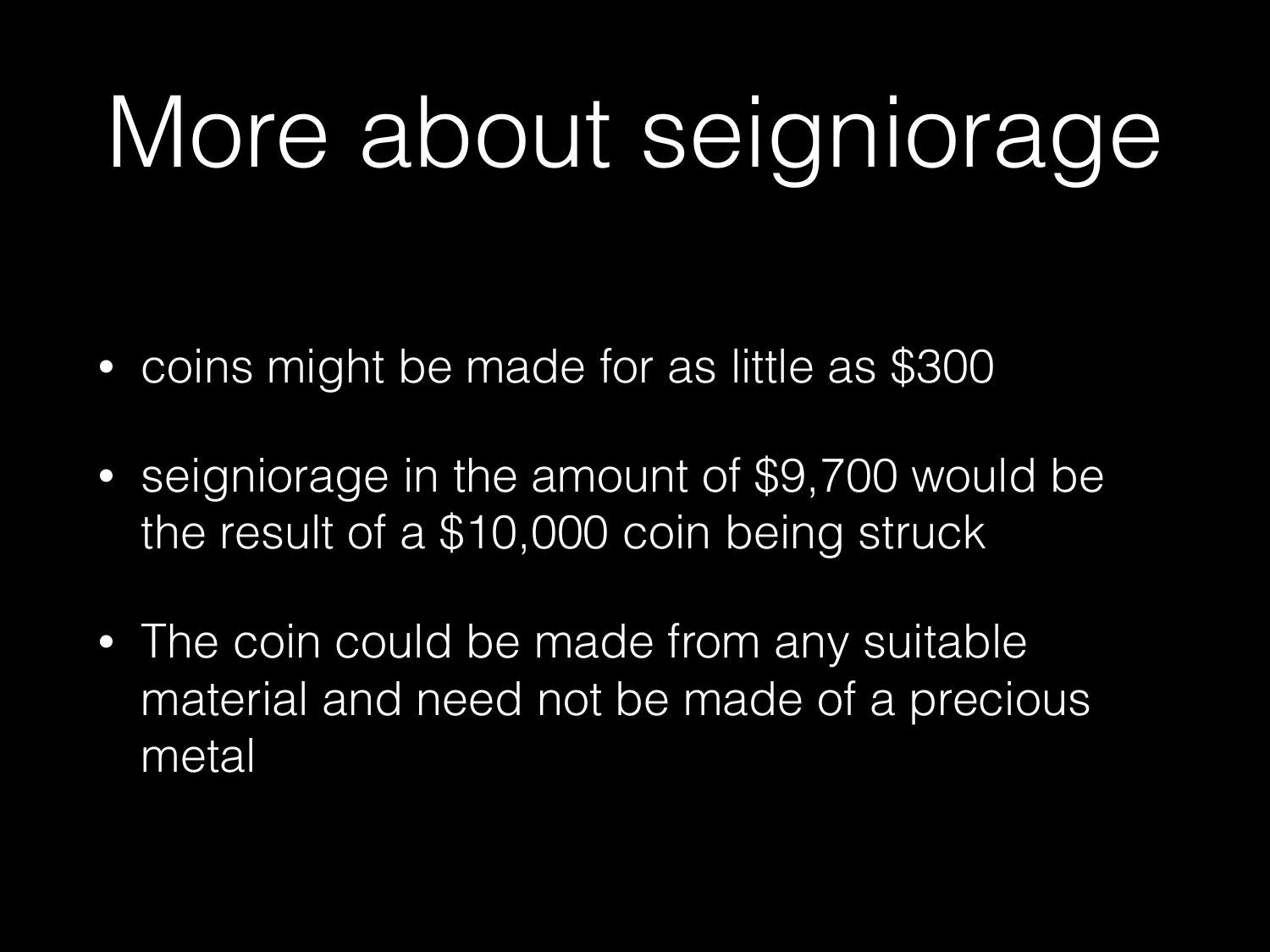## Special accounting rules

- The coins would would be the same as cash for all non-bank businesses
- Banks would not be able to use the coins as reserves for fractional lending schemes
- Banks could list the coins on their balance sheet as a separate line item (similar to land and buildings)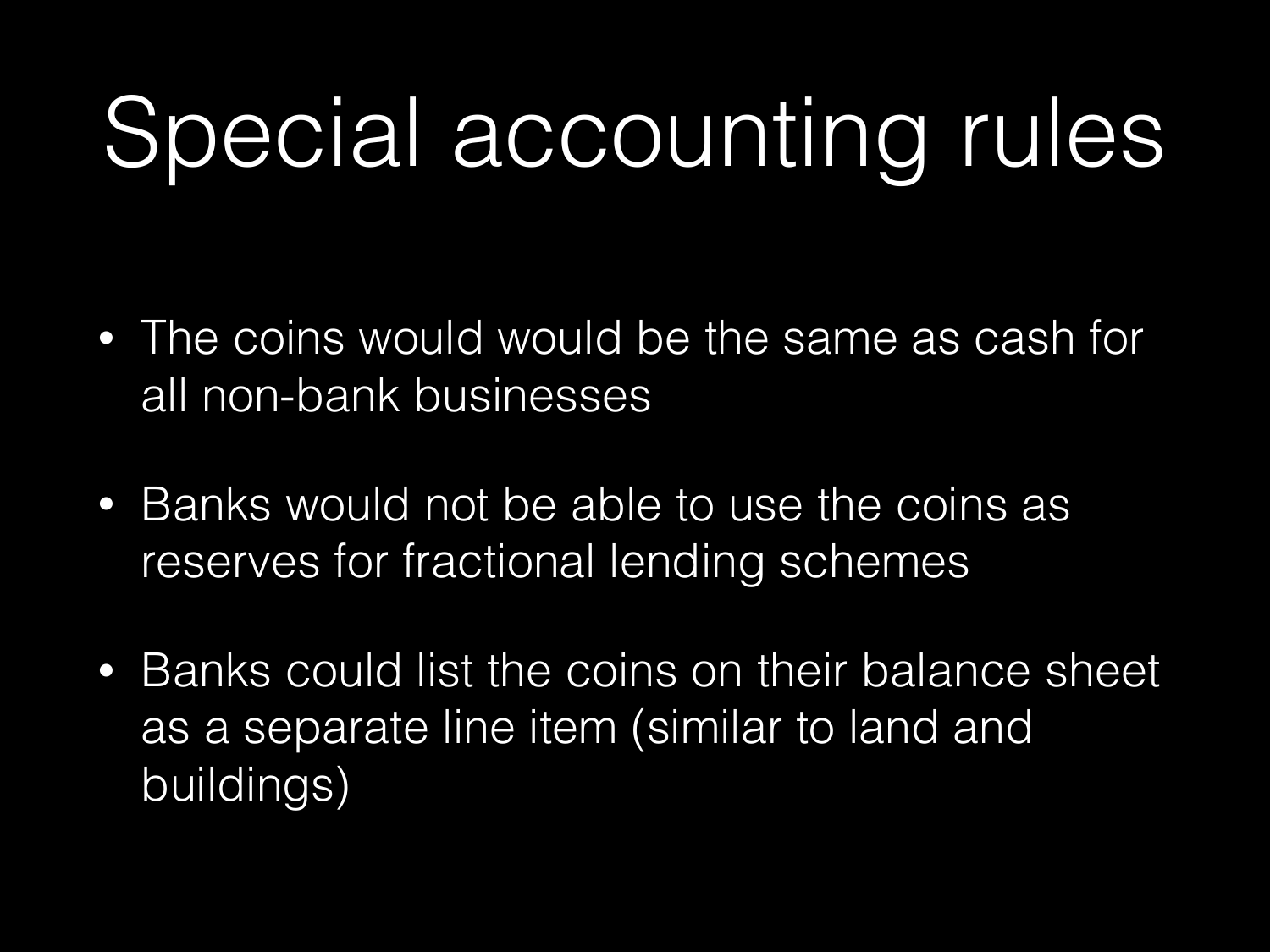#### Coins with a unique identifier

- The \$10,000 coin needs safeguards against counterfeiting
- A computer chip might be embedded in the coin as a safeguard
- A number such as those put on automobiles might also be useful
- Individual coins might be registered so as to prevent theft (similar to automobile)
- Coins might be transferred thru some process (automobiles)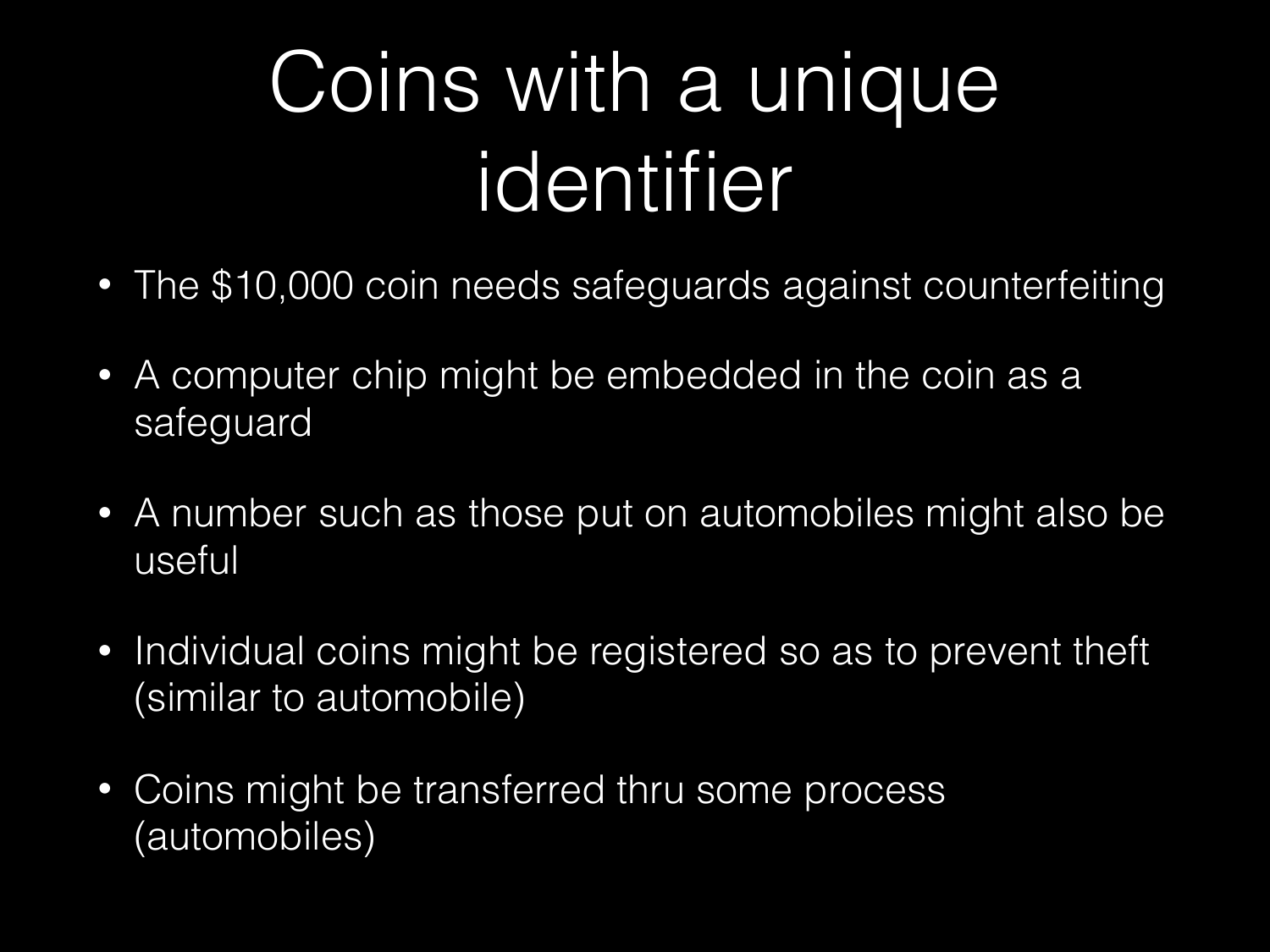#### Coins could be spent into circulation

- The coins could be used to pay for things already being purchased by the federal government
- The coins could be awarded to the states in the form of block grants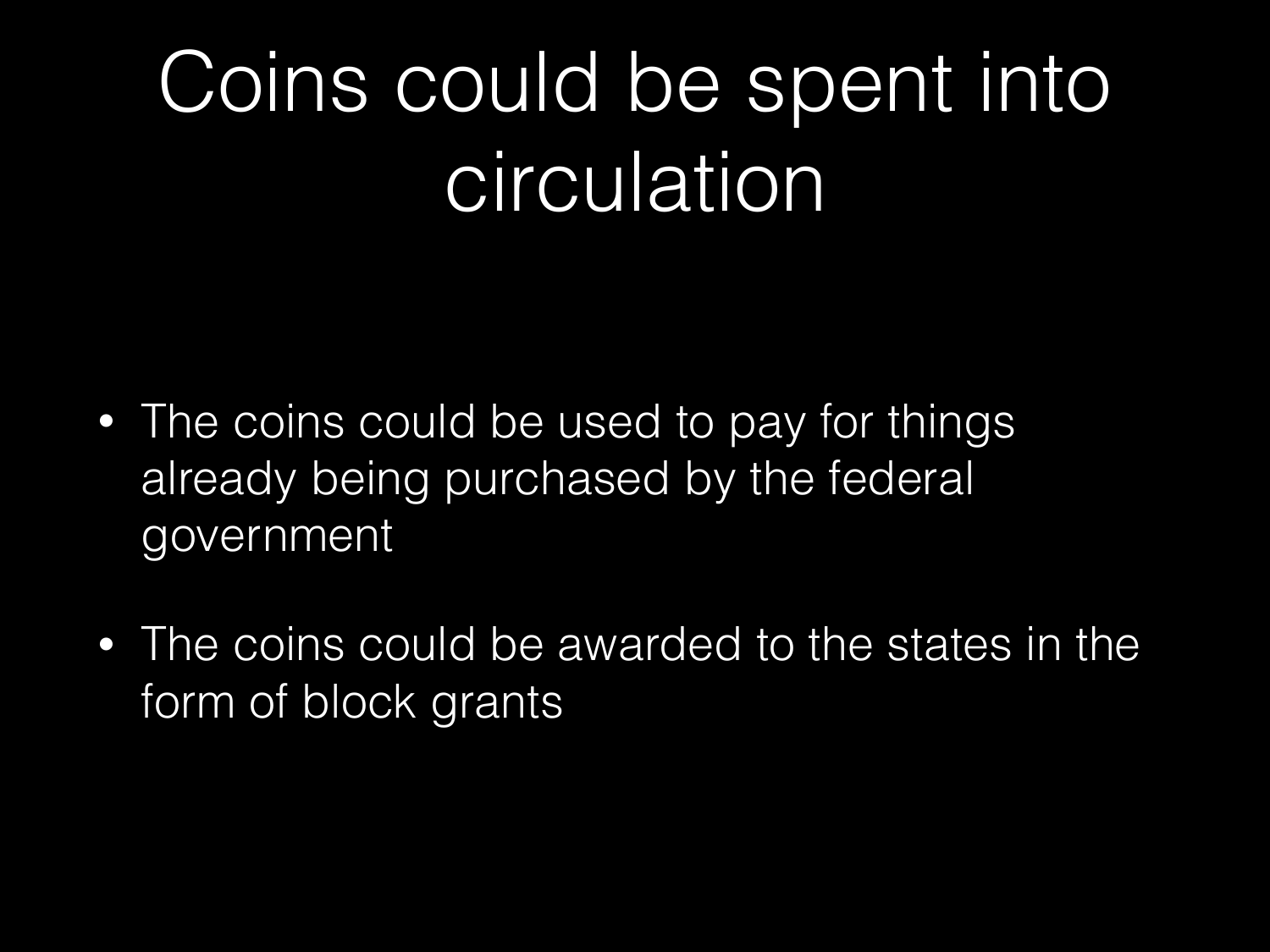### Ten billion dollars

- $\cdot$  1,000,000 coins = \$10 billion
- Seigniorage = \$9.7 billion
- This yields \$194 million per state
- Or \$22.2 million per congressional district
- These are small amounts (trial size)